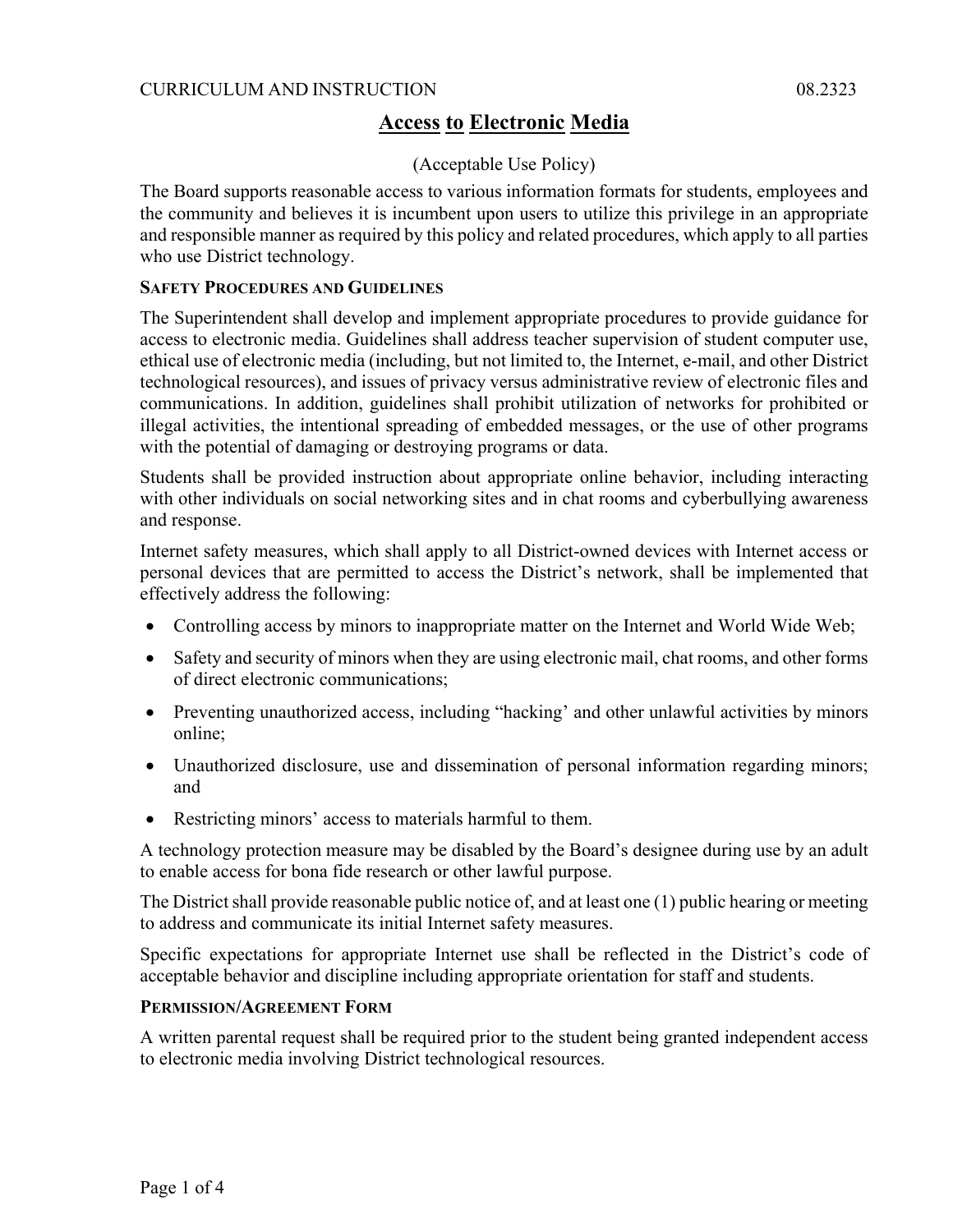## CURRICULUM AND INSTRUCTION 08.2323

# **Access to Electronic Media**

(Acceptable Use Policy)

### **PERMISSION/AGREEMENT FORM (CONTINUED)**

The required permission/agreement form, which shall specify acceptable uses, rules of on-line behavior, access privileges, and penalties for policy/procedural violations, must be signed by the parent or legal guardian of minor students (those under 18 years of age) and also by the student. This document shall be kept on file as a legal, binding document. In order to modify or rescind the agreement, the student's parent/guardian (or the student who is at least 18 years old) must provide the Superintendent with a written request.

### **EMPLOYEE USE**

Employees shall not use a code, access a file, or retrieve any stored communication unless they have been given authorization to do so. (Authorization is not required each time the electronic media is accessed in performance of one's duties.) Each employee is responsible for the security of his/her own password.

Employees are encouraged to use electronic mail and other District technology resources to promote student learning and communication with the home and education-related entities. If those resources are used, they shall be used for purposes directly related to work-related activities.

Technology-based materials, activities and communication tools shall be appropriate for and within the range of the knowledge, understanding, age and maturity of students with whom they are used.

District employees and activity sponsors may set up blogs and other social networking accounts using District resources and following District guidelines to promote communications with students, parents, and the community concerning school-related activities and for the purpose of supplementing classroom instruction.

Networking, communication and other options offering instructional benefits may be used for the purpose of supplementing classroom instruction and to promote communications with students and parents concerning school-related activities.

In order for District employees and activity sponsors to utilize a social networking site for instructional, administrative or other work-related communication purposes, they shall comply with the following:

- 1. They shall request prior permission from the Superintendent/designee.
- 2. If permission is granted, staff members will set up the site following any District guidelines developed by the Superintendent's designee.
- 3. Guidelines may specify whether access to the site must be given to school/District technology staff.
- 4. If written parental consent is not otherwise granted through AUP forms provided by the District, staff shall notify parents of the site and obtain written permission for students to become "friends" prior to the students being granted access. This permission shall be kept on file at the school as determined by the Principal.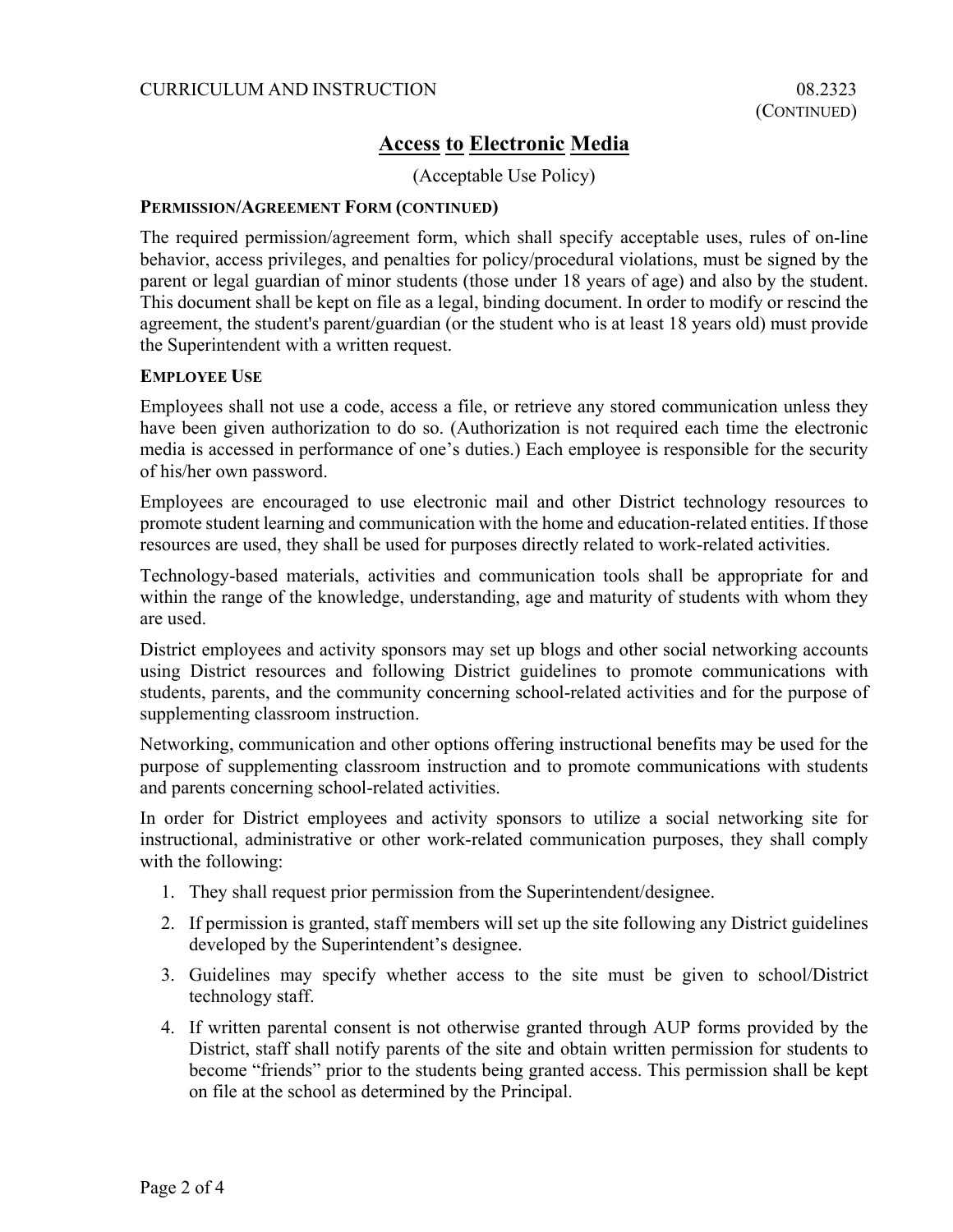# **Access to Electronic Media**

(Acceptable Use Policy)

#### **EMPLOYEE USE (CONTINUED)**

- 5. Once the site has been created, the sponsoring staff member is responsible for the following:
	- a. Monitoring and managing the site to promote safe and acceptable use; and
	- b. Observing confidentiality restrictions concerning release of student information under state and federal law.

Staff members are discouraged from creating personal social networking sites to which they invite students to be friends. Employees taking such action do so at their own risk.

All employees shall be subject to disciplinary action if their conduct relating to use of technology or online resources violates this policy or other applicable policy, statutory or regulatory provisions governing employee conduct. The Professional Code of Ethics for Kentucky School Certified Personnel requires certified staff to protect the health, safety, and emotional well-being of students and confidentiality of student information. Conduct in violation of this Code, including, but not limited to, such conduct relating to the use of technology or online resources, must be reported to Education Professional Standards Board (EPSB) as required by law and may form the basis for disciplinary action up to and including termination.

### **COMMUNITY USE**

On recommendation of the Superintendent/designee, the Board shall determine when and which computer equipment, software, and information access systems will be available to the community.

Upon request to the Principal/designee, community members may have access to the Internet and other electronic information sources and programs available through the District's technology system, provided they attend any required training and abide by the rules of usage established by the Superintendent/designee.

## **DISREGARD OF RULES**

Individuals who refuse to sign required acceptable use documents or who violate District rules governing the use of District technology shall be subject to loss or restriction of the privilege of using equipment, software, information access systems, or other computing and telecommunications technologies.

Employees and students shall be subject to disciplinary action, up to and including termination (employees) and expulsion (students) for violating this policy and acceptable use rules and regulations established by the school or District.

### **RESPONSIBILITY FOR DAMAGES**

Individuals shall reimburse the Board for repair or replacement of District property lost, stolen, damaged, or vandalized while under their care. Students or staff members who deface a District web site or otherwise make unauthorized changes to a web site shall be subject to disciplinary action, up to and including expulsion and termination, as appropriate.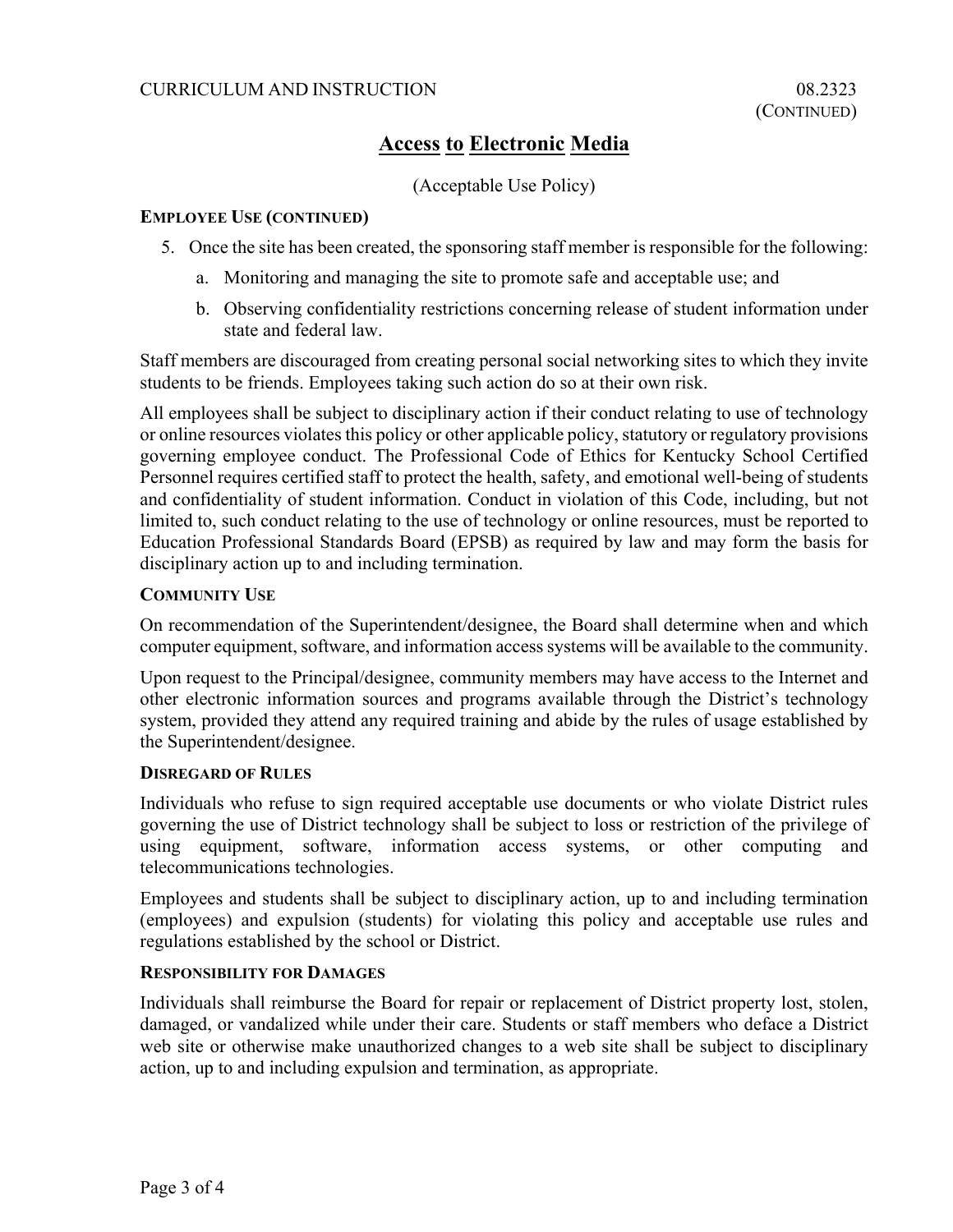### CURRICULUM AND INSTRUCTION 08.2323

# **Access to Electronic Media**

(Acceptable Use Policy)

#### **RESPONDING TO CONCERNS**

School officials shall apply the same criterion of educational suitability used to review other educational resources when questions arise concerning access to specific databases or other electronic media.

### **AUDIT OF USE**

Users with network access shall not utilize District resources to establish electronic mail accounts through third-party providers or any other nonstandard electronic mail system.

The Superintendent/designee shall establish a process to determine whether the District's education technology is being used for purposes prohibited by law or for accessing sexually explicit materials. The process shall include, but not be limited to:

- 1. Utilizing technology that meets requirements of Kentucky Administrative Regulations and that blocks or filters internet access for both minors and adults to certain visual depictions that are obscene, child pornography, or, with respect to computers with Internet access by minors, harmful to minors;
- 2. Maintaining and securing a usage log; and
- 3. Monitoring online activities of minors.

### **RETENTION OF RECORDS FOR E-RATE PARTICIPANTS**

Following initial adoption, this policy and documentation of implementation shall be retained for at least ten (10) years after the last day of service in a particular funding year.

### **REFERENCES:**

KRS 156.675; KRS 365.732; KRS 365.734 701 KAR 005:120 16 KAR 1:020 KAR 001:020 (Code of Ethics (Code of Ethics) 47 U.S.C. 254/Children's Internet Protection Act; 47 C.F.R. 54.520 Kentucky Education Technology System (KETS) 47 C.F.R. 54.516 15-ORD-190

### **RELATED POLICIES:**

03.13214/03.23214 03.1325/03.2325 03.17/03.27 08.1353; 08.2322 09.14; 09.421; 09.422; 09.425; 09.426; 09.4261 10.5

> Adopted/Amended: 7/20/2015 Order #: 6E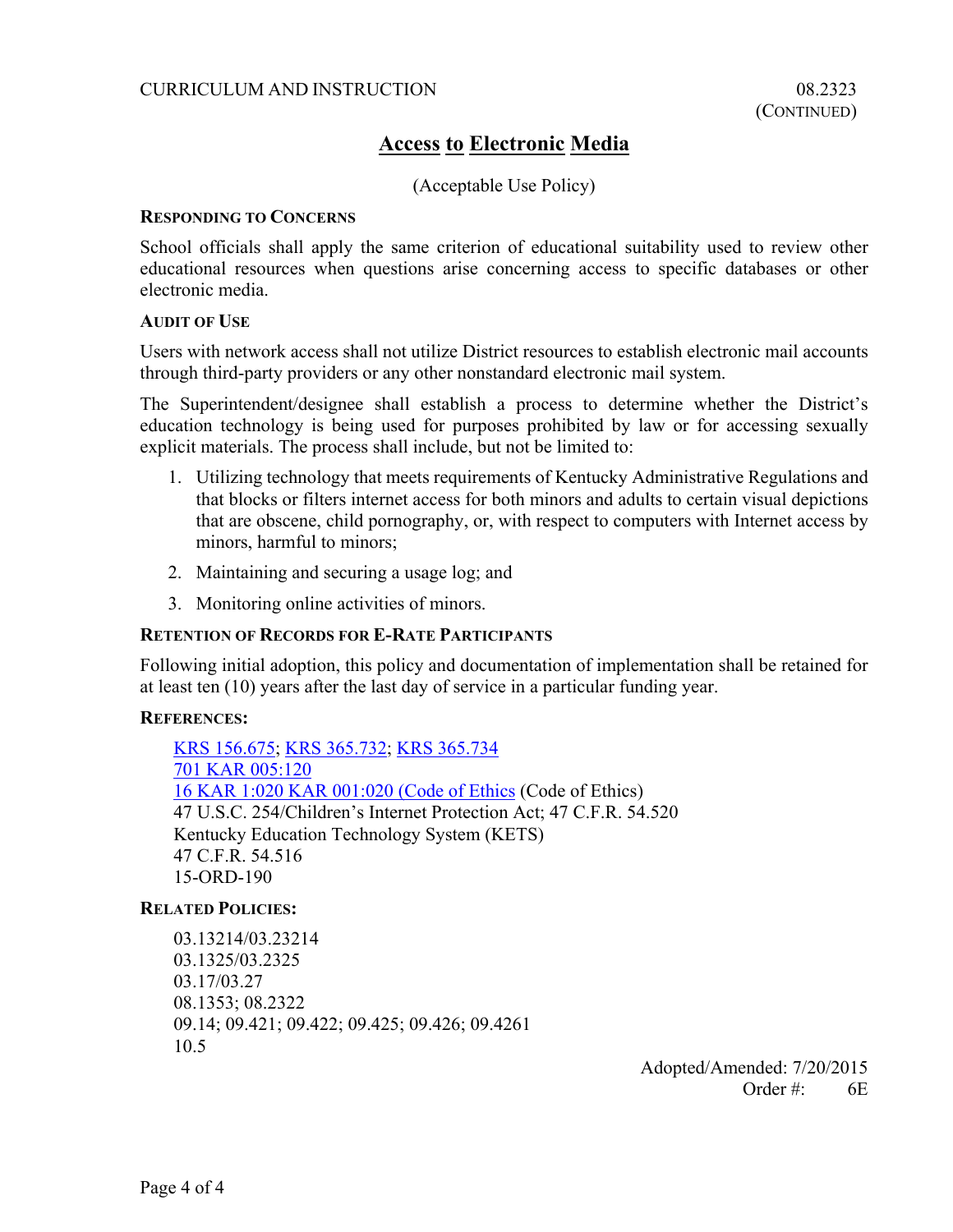# **Access to Electronic Media**

### **ELECTRONIC MAIL/INTERNET**

The District offers students, staff, and members of the community access to the District's computer network for electronic mail and Internet. Because access to the Internet may expose users to items that are illegal, defamatory, inaccurate, or offensive, we require all students under the age of eighteen (18) to submit a completed Parent Permission/User Agreement Form to the Principal/designee prior to access/use. All other users will be required to complete and submit a User Agreement Form.

Except in cases involving students who are at least eighteen (18) years of age and have no legal guardian, parents/guardians may request that the school/District:

- Provide access so that the parent may examine the contents of their child(ren)'s email files;
- Terminate their child(ren)'s individual email account and/or Internet access; and
- Provide alternative activities for their child(ren) that do not require Internet access.

In addition, parents wanting to challenge information accessed via the District's technology resources should refer to Policy 08.2322/Review of Instructional Materials and any related procedures.

### **GENERAL STANDARDS FOR USERS**

Standards for users shall be included in the District's handbooks or other documents, which shall include specific guidelines for student, staff, and community member access to and use of electronic resources.

Access is a privilege—not a right. Users are responsible for good behavior on school computer networks. Independent access to network service is given to individuals who agree to act in a responsible manner. Users are required to comply with District standards and to honor the access/usage agreements they have signed. Beyond clarification of user standards, the District is not responsible for restricting, monitoring, or controlling the communications of individuals utilizing the network independently.

The network is provided for users to conduct research and to communicate with others. Within reason, freedom of speech and access to information will be honored. During school hours, teachers of younger children will guide their students to appropriate materials. Outside of school, families bear the same responsibility for such guidance as they exercise with information sources such as television, telephones, movies, radio, and other media that may carry/broadcast information.

### **NO PRIVACY GUARANTEE**

The Superintendent/designee has the right to access information stored in any user directory, on the current user screen, or in electronic mail. S/he may review files and communications to maintain system integrity and insure that individuals are using the system responsibly. Users should not expect files stored on District servers or on District provided or sponsored technology services, to be private.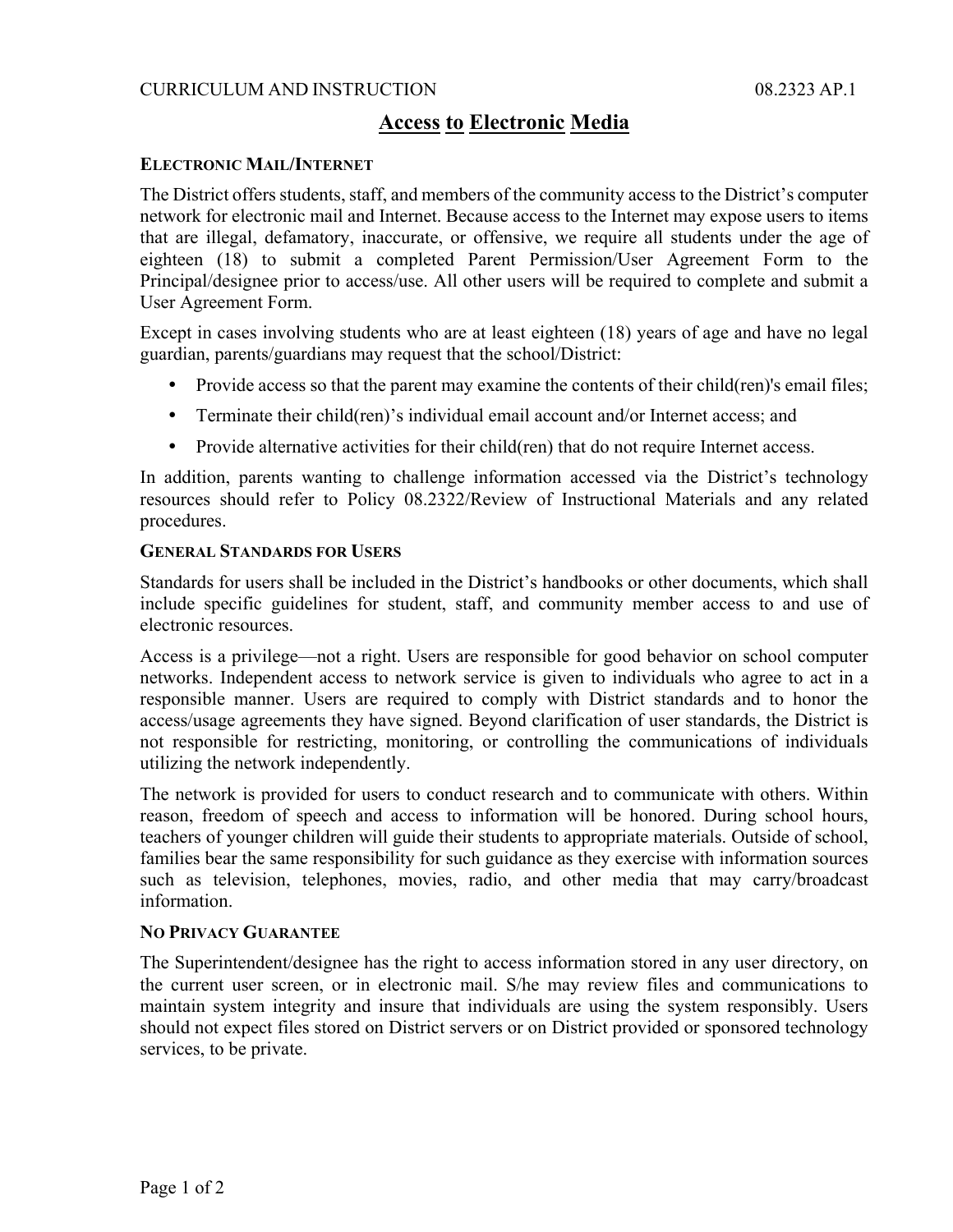### CURRICULUM AND INSTRUCTION 08.2323 AP.1

# **Access to Electronic Media**

#### **RULES AND REGULATIONS**

Violations of the Acceptable Use Policy include, but are not limited to, the following:

- 1. Violating State and Federal legal requirements addressing student and employee rights to privacy, including unauthorized disclosure, use and dissemination of personal information.
- 2. Sending or displaying offensive messages or pictures, including those that involve:
	- Profanity or obscenity; or
	- Harassing or intimidating communications.
- 3. Damaging computer systems, computer networks, or school/District websites.
- 4. Violating copyright laws, including illegal copying of commercial software and/or other protected material.
- 5. Using another user's password, "hacking" or gaining unauthorized access to computers or computer systems, or attempting to gain such unauthorized access.
- 6. Trespassing in another user's folder, work, or files.
- 7. Intentionally wasting limited resources, including downloading of freeware or shareware programs.
- 8. Using the network for commercial purposes, financial gain or any illegal activity.
- 9. Using technology resources to bully, threaten or attack a staff member or student or to access and/or set up unauthorized blogs and online journals, including, but not limited to MySpace.com, Facebook.com or Xanga.com.

Additional rules and regulations may be found in District handbooks and/or other documents. Violations of these rules and regulations may result in loss of access/usage as well as other disciplinary or legal action.

#### **RELATED POLICIES AND PROCEDURES:**

08.2322 09.14

Review/Revised:8/20/12